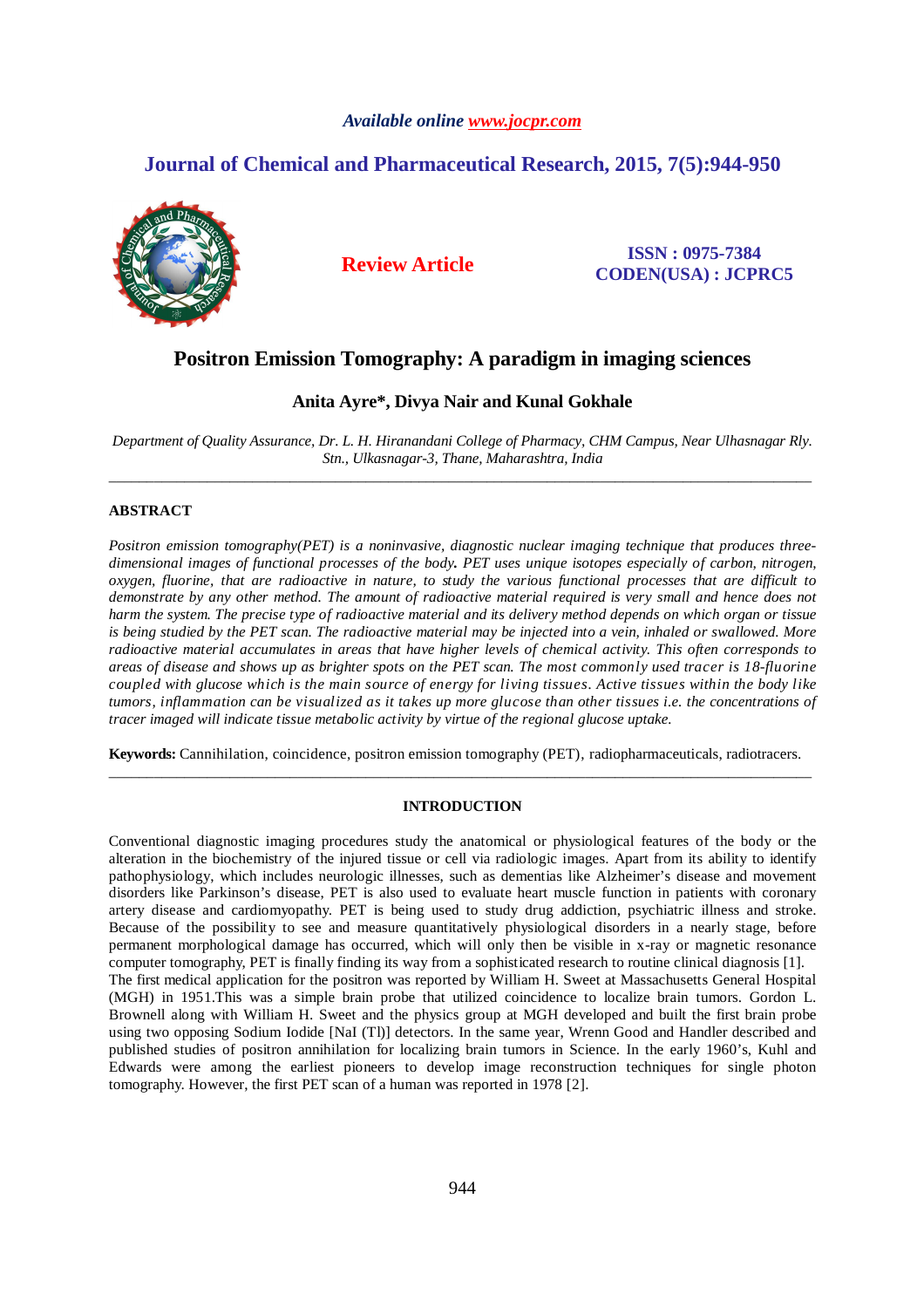A combination of PET/CT scanner was introduced and marketed in the year 2000. Time magazine declared it as "invention of the year". PET/CT images provide valuable information that can be used for early diagnosis, more accurate tumor detection and precise localization, improved biopsy sampling and better assessment of patient responses to chemotherapy or radiation therapy. Hence it is also called as "SMART" Scanner [3].

*\_\_\_\_\_\_\_\_\_\_\_\_\_\_\_\_\_\_\_\_\_\_\_\_\_\_\_\_\_\_\_\_\_\_\_\_\_\_\_\_\_\_\_\_\_\_\_\_\_\_\_\_\_\_\_\_\_\_\_\_\_\_\_\_\_\_\_\_\_\_\_\_\_\_\_\_\_\_*

## **Working principle**

PET uses radiopharmaceuticals that contain positron- emitting radioisotopes. The emission occurs as positrons emerge from the decaying nuclei of radioactive isotopes specifically created in cyclotrons for use in radiopharmaceuticals. Positrons live short, violent lives. After a radiopharmaceutical is injected intravenously into a patient's bloodstream, it is distributed throughout the patient's body and accumulates in the organ or body system being examined where positrons (e+) or antimatter] are emitted and travel in the surrounding tissue dispersing kinetic energy until they encounter and collide with one of many nearby electrons (e-) or matter]. During the collision, the two particles combine and destroy each other in a process called as annihilation (**Figure 1**). The distance that a positron travels in the tissue before annihilation depends on the kinetic energy of the positron when it is emitted. The annihilation results in a burst of electromagnetic energy that is manifested in the discharge of two 511-keV gamma rays (according to Einstein's equation:  $E = mc^2$ ). The two gamma rays are discharged "coincidentally"180 degrees apart, and they travel outward in opposite directions from each other, forming a coincidence line. The coincidence line is an indicator that annihilation has occurred.



**Figure 1: Collision between positron (e+) and electron (e-)** 

Two equal energy (511-keV) annihilation rays traveling in opposite directions, corresponding to equal-magnitude, opposite-sign (positive and negative) momentum are emitted. Only when signals from the two coincidence detectors simultaneously trigger the coincidence circuit the output, a "true coincidence event" is generated by this circuit. An event is counted only when each of the two 511-keV annihilation rays is detected simultaneously. A gamma ray is sensed by one of the scanner detectors, each of which is comprised of scintillation crystal and a photomultiplier tube or alternatively as a block detector that consists of rectangular bundle of crystals optically coupled to several photomultipliers. When the gamma ray interacts with the scintillation crystal, its energy is converted to a burst of light photons. The photons are detected and amplified by the photo-multiplier. The photomultiplier then generates an electronic signal and sends it to the electronics of the scanner. The scanner electronics record the electronic signals and determine which of the electronic signals are coincident. Coincidence is determined in this way. The electronics of the computer employs a timeframe or coincidence window. Based on that timeframe, if two coincident gamma rays are detected on opposite sides of the patient's body within nanoseconds of each other, the computer pairs and records them into coincident events, forming a coincidence line. A computer linked to the scanner reconstructs the coincident event information into images that portray the activity of the radiopharmaceutical in the patient's body. The image is reconstructed in this way. The PET scanner collects all coincident events and sorts them into a sonogram.

The sonogram is reconstructed with corrections by the computer to produce two-or three-dimensional images using algorithms. The image, which can be viewed in axial, sagittal, or coronal planes, depicts the localization and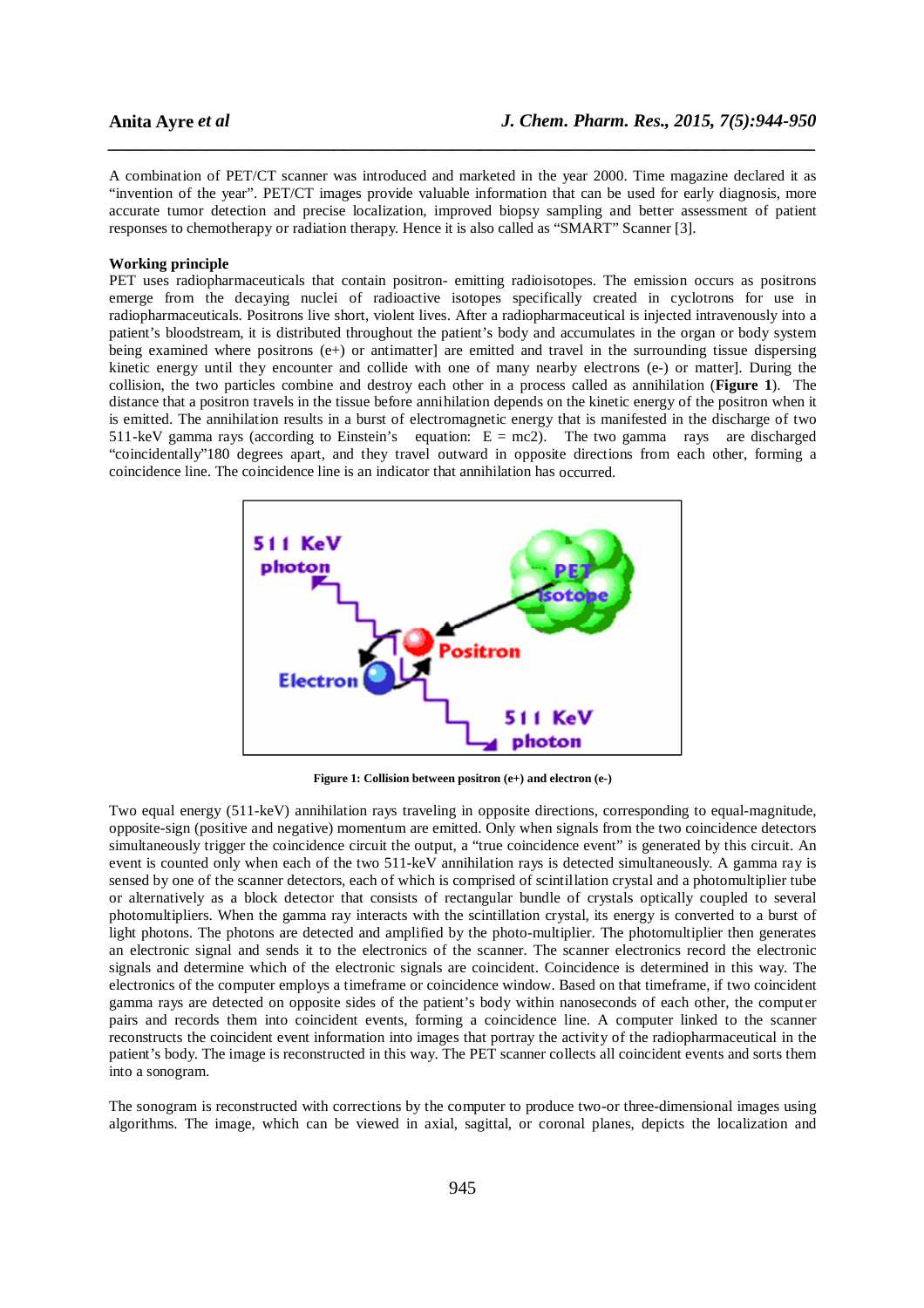concentration of the radiopharmaceutical within the organ or body system that was scanned. All commercially available PET scanners simultaneously acquire data for three-dimensional images, either by imaging the entire volume as a unit or by stacking adjacent two dimensional slices [4-7].

*\_\_\_\_\_\_\_\_\_\_\_\_\_\_\_\_\_\_\_\_\_\_\_\_\_\_\_\_\_\_\_\_\_\_\_\_\_\_\_\_\_\_\_\_\_\_\_\_\_\_\_\_\_\_\_\_\_\_\_\_\_\_\_\_\_\_\_\_\_\_\_\_\_\_\_\_\_\_*

## **Procedure for PET scan [8]:**

The PET scan procedure occurs in the following steps:

1.The radiopharmaceutical is synthesized from a cyclotron-produced, positron-emitting radioisotope onsite or it is transported from an off-site location to the imaging site.

2.The PET technologist administers the radiopharmaceutical to the patient vial V and allows time for its distribution throughout the body.

3. As the patient moves slowly through the scanner on a scanning bed, the radiopharmaceuticals emitting positrons (e+) collide with patient's electrons (e-).

4. As the collisions occur, annihilation and the discharge of gamma rays follow and detectors in the PET scanner detect gamma rays outside the patient's body. The scanner electronics determine which of the gamma rays are coincident and pairs them into coincident events.

5. A computer linked to the scanner constructs, from the coincident event information, images that portray the activity of the radiopharmaceutical in the patient's body.

6. A radiologist analyzes and interprets the images and sends the resulting information to the physician who ordered the PET study.

#### **Patient preparation for PET scan**

1. For a period of 6 hours prior to the PET-CT appointment, the patient may have nothing to eat or drink except plain water. This will insure that the scan is as accurate as possible.

2.Regularly scheduled medications may be taken as needed, if they can be tolerated on an empty stomach.

3. Patients, who have diabetes or have claustrophobia, should inform before coming in for the appointment. Special instructions will be provided for the scan.

4.Warm and comfortable clothing should be worn for the scan.

5.The patient waits for 40 to 60minutes with instructions to remain calm and quietly seated during this waiting period.

6. Patients should not exercise on the day prior to the PET-CT scan or on the day of the PET-CT scan.

7.Inject 18F-FDG (10 to 15 mCi or 370 to 555MBq in a shielded syringe) into the patient through the IV catheter. If the patient weighs over 250 lbs, the physician authorizes a dosage of 18F-FDG higher than the normal dosage.

8.Remove all metallic items such as belts, dentures, jewelry, bracelets, hearing aids etc. from the patient.

9. For melanoma patients, injection must not be administered to the affected extremity. Injection should be made away from the affected area [9].

10.For diabetic patients, if the glucose level in the bloodstream is higher, then the radiotracer will be taken up preferably by the bloodstream instead of the cancer cells. Also if insulin is high, it encourages normal tissues and organs to take up glucose and thereby will not effectively determine the cancer cells. So the appointment will be in the middle of the day after having a light breakfast at around 6 am and having prescribed medication after the early breakfast [10].

11.If you are pregnant or suspect that you may be pregnant, you should notify your health care provider due to the risk of injury to the fetus from a PET scan. If you are lactating, or breastfeeding, you should notify your health care provider due to the risk of contaminating breast milk with the radionuclide [11].

## **Radiotracers used in PET scan**

Radionuclides used in PET scanning are typically radioisotopes with short half lives such as carbon-11( $\sim$ 20 min), nitrogen-13(~10 min), oxygen-15(~2 min), fluorine-18(~110 min), rubidium-82(~1.27min). These radionuclides are incorporated either into compounds normally used by the body such as glucose (or glucose analogues), water, or ammonia, or into molecules that bind to receptors or other sites of drug action. Such labeled compounds are known as radiotracers. PET technology can be used to trace the biologic pathway of any compound in living humans (and many other species as well), provided it can be radiolabeled with a PET isotope. FDG is a glucose analogue extensively used in oncology for staging, restaging and recently for the evaluation of tumor response to treatment [12]. Cancer cells demonstrate up regulation of glucose metabolism that is uptake of glucose or glucose-analogues, as deoxy- glucose is increased. Labeling deoxy-glucose with the positron emitting radionuclide <sup>18</sup>F to form <sup>18</sup>F-FDG, renders the cells detectable using PET. <sup>18</sup>F-FDG is transported into the cells by the same carrier as glucose, but at a much higher rate. Then it is phosphorylated to FDG-6- phosphate (FDG-6-P) by the action of hexokinase or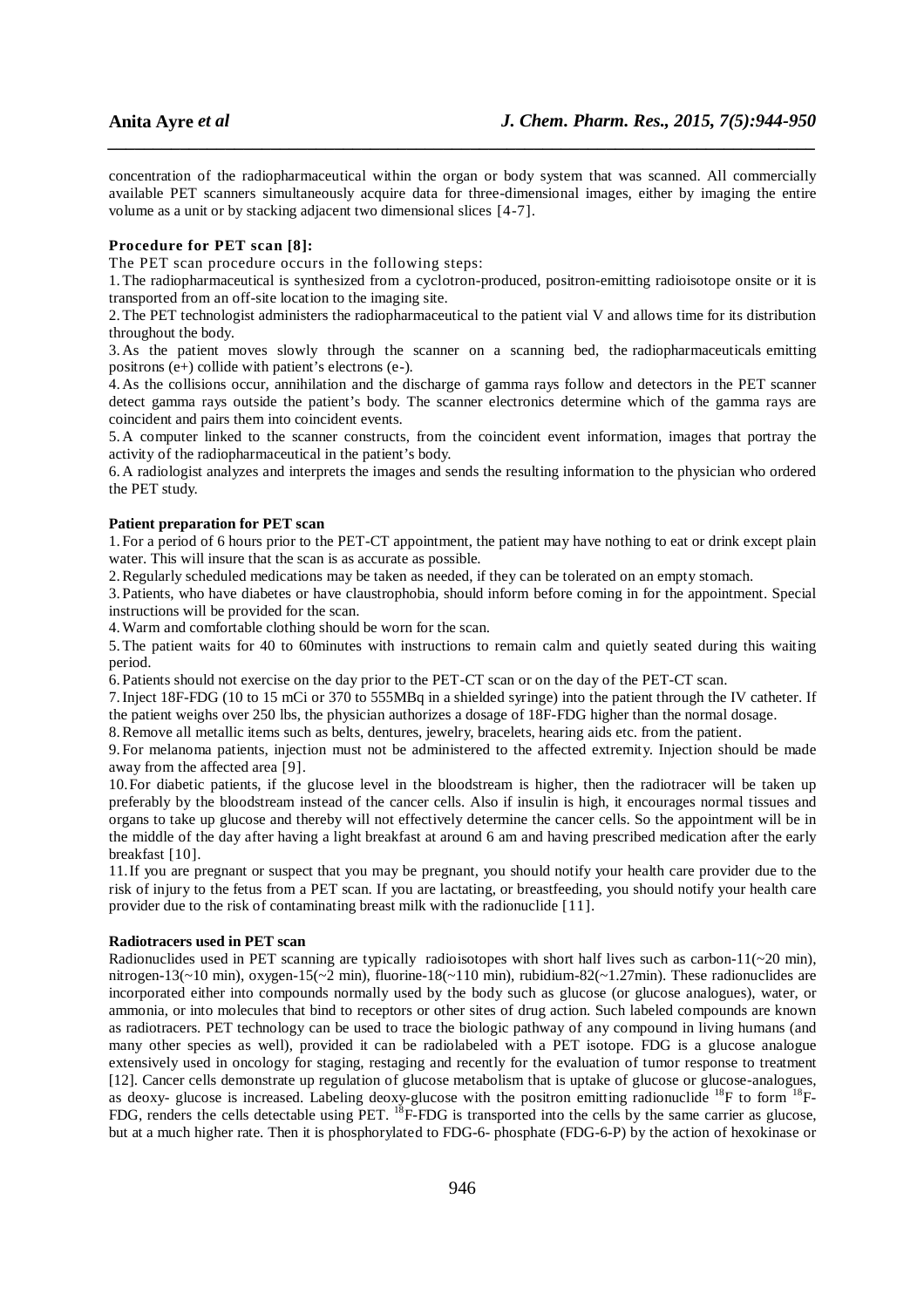glucokinase [13]. This substance does not enter the standard metabolic pathways because of the presence of fluorine at the C-2 position of the ring instead of the hydroxyl group in glucose and can leave the cell only slowly by the action of glucose-6-phosphatase. So it is trapped and accumulated in the neoplastic cells. This 'metabolic trapping' of FDG-6-P forms the basis of the analysis of PET data.

*\_\_\_\_\_\_\_\_\_\_\_\_\_\_\_\_\_\_\_\_\_\_\_\_\_\_\_\_\_\_\_\_\_\_\_\_\_\_\_\_\_\_\_\_\_\_\_\_\_\_\_\_\_\_\_\_\_\_\_\_\_\_\_\_\_\_\_\_\_\_\_\_\_\_\_\_\_\_*

## **Types of radiotracers used-**

## **1. Radiotracers for amino acid synthesis**

Protein synthesis is a fundamental prerequisite for tumor growth. There is an up regulation of protein metabolism and cell-mediated transport of amino acids in tumors. Radiotracers that can measure the increase in protein synthesis and cen-mediated transport of animo actus in tumors. Numberly that can increase the most widely will have increased sensitivity and specificity as compared to FDG.  $^{11}$ C-labeled methionine has been the most widely studied. Unlike with FDG, the normal brain parenchyma exhibits overall reduced uptake of <sup>11</sup>C methionine. The pituitary gland shows increased uptake. It has thus proven superior to FDG in the evaluation of brain tumors as its reduced uptake in healthy brain tissue results in enhanced contrast between the brain tumor and the surrounding normal parenchyma [14]. A semi quantitative estimate of the level of radiopharmaceutical uptake in a particular tissue can be made by calculating the standardized uptake value (SUV). It can differentiate timorous from non tumorous lesions with a high degree of sensitivity and specificity [15].

#### **2 Radiotracers for lipid synthesis**

 $11^1$ C-and  $18^1$ F-labeled choline have been used in brain tumors. The basis for this is the increased transport and phosphorylation of choline in tumor cells, where it gets incorporated into the phospholipids of the cell membrane. It has been found useful for the differentiation of low-grade from high-grade gliomas, but not for distinguishing lowgrade gliomas from nonmalignant lesions [16]. In a comparative study of FDG, <sup>11</sup>C methionine, and <sup>11</sup>C choline in 95 gliomas,  $^{11}$ C methionine was found to be the most superior among the three [17].

#### **3. Radiotracers for hypoxia**

Adequate tumor vascularization is an important precondition to tumor growth. Inadequate vascularization would culminate in tumor hypoxia and eventual necrosis. Hypoxic tissue is inherently more resistant to chemotherapy or radiotherapy and this is often responsible for failure of chemo-radiotherapy and an overall poor response. Several *in vivo* PET tracers have been developed to assess tumor hypoxia [18] like fluoromisonidazole (FMISO) and 64/60 Cu (II)-diacetyl bis (N-4-methyl thio semicarbazone) (64/60 Cu-ATSM), which have a propensity to accumulate in hypoxic rather than normoxic cells [19] the most extensively used radiotracer for hypoxia is FMISO. Inclusion of FMISO imaging data provides information that is complementary to FDG PET data by correlating metabolic activity to tumor hypoxia. In a comparative study on glioblastomas, the biological aggressiveness assessed by serial MRI was seen to be linked with the hypoxic tumor burden assessed on FMISO PET [20]. This aids the selection of alternative treatments and monitoring of their therapeutic efficacy.

#### **4. Radiotracers for Deoxyribonucleic acid synthesis**

DNA synthesis is an important prerequisite for cellular proliferation. The most widely used radiotracer for assessing DNA synthesis is 3-deoxy-3-[18F] flurothymidine (FLT). This compound gets phosphorylated by thymidine kinase, which shows markedly increased activity in proliferating tumors, and thereafter gets trapped within the cell. The imaging of cellular proliferation has a potential advantage over glucose imaging because FLT is specific to tumors, while high levels of energy metabolism are also seen with other processes including inflammation [21]. Thus, unlike FDG it does not show uptake into inflammatory cells and has been widely used to distinguish benign from malignant pulmonary lesions. Although this differentiation may not always be feasible, the possibility of using FLT for monitoring treatment with cytostatic anticancer drugs needs to be explored [22]. Like <sup>11</sup>C methionine, the background uptake in normal brain parenchyma is low, thus enhancing tumor detection.

#### **Applications of PET**

The various applications of PET are highlighted in **Table 1** below.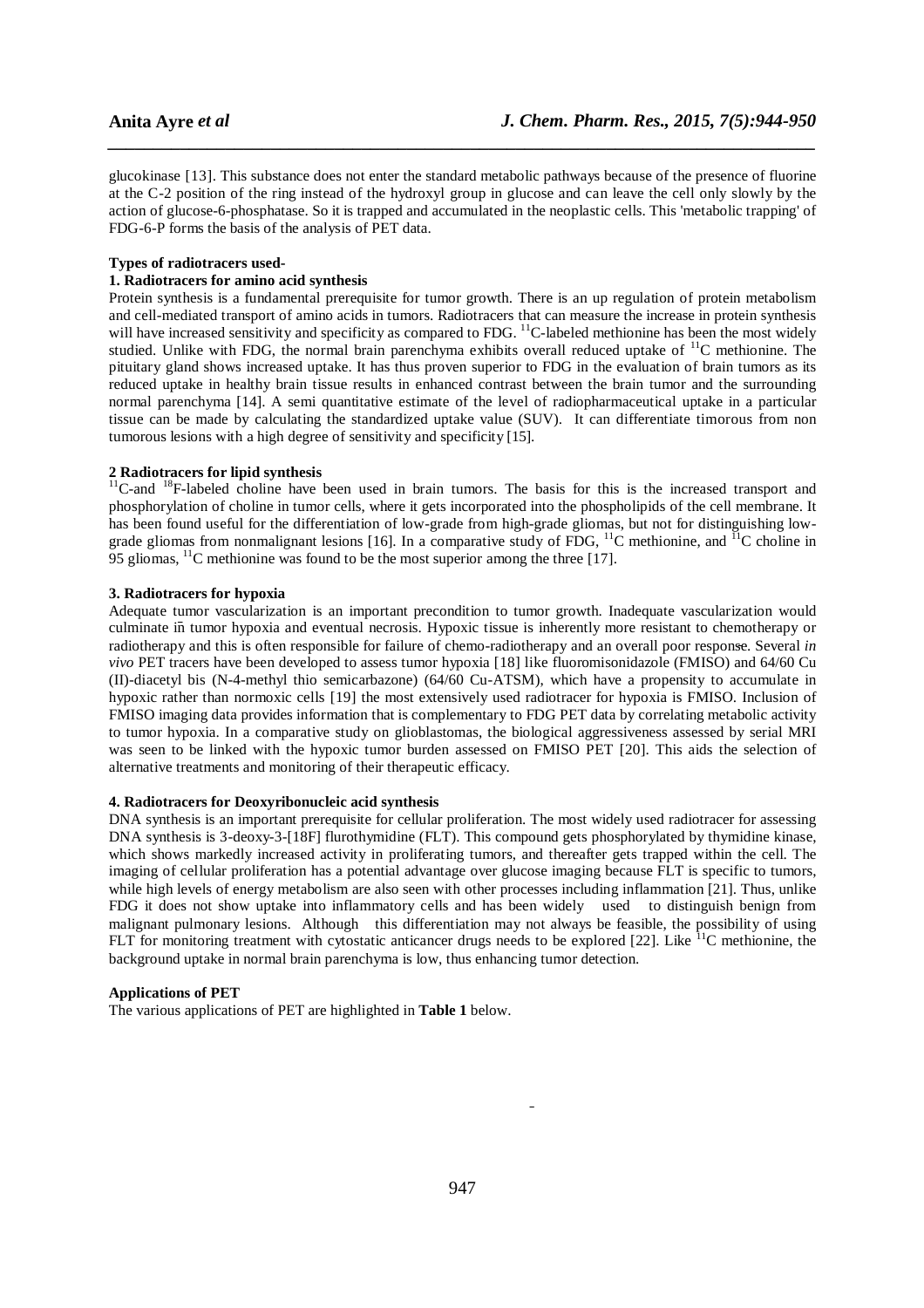#### **Table 1: Applications of PET**

*\_\_\_\_\_\_\_\_\_\_\_\_\_\_\_\_\_\_\_\_\_\_\_\_\_\_\_\_\_\_\_\_\_\_\_\_\_\_\_\_\_\_\_\_\_\_\_\_\_\_\_\_\_\_\_\_\_\_\_\_\_\_\_\_\_\_\_\_\_\_\_\_\_\_\_\_\_\_*

| Area of<br>application | <b>Uses</b>                                                                                                                                                                                                                      |
|------------------------|----------------------------------------------------------------------------------------------------------------------------------------------------------------------------------------------------------------------------------|
| <b>Oncology</b> [23]   | $\triangleright$ PET is a useful technique in staging and re-staging malignant tumors<br>$\triangleright$ Can be helpful to increase accuracy in differentiating malignant from benign tumors, as in solitary pulmonary nodules. |
|                        | $\triangleright$ Helps to locate the best site for biopsy of a suspected tumor.                                                                                                                                                  |
|                        | $\triangleright$ Helps to define the tumour target in radiotherapy                                                                                                                                                               |
|                        | $\triangleright$ Is useful in monitoring the effects of therapy (either radiation or chemotherapy or both)                                                                                                                       |
|                        | $\triangleright$ Is able to detect the sites of recurrent disease and differentiate it from radiation tissue necrosis                                                                                                            |
| Cardiology [24]        | PET can be used to assess the extent of cardiovascular disease, especially coronary artery disease (CAD), and is                                                                                                                 |
|                        | particularly centered on the detection of viable myocardium.                                                                                                                                                                     |
|                        | PET helps in identifying patients who are likely to benefit from heart bypass surgery                                                                                                                                            |
|                        | <b>Neurology</b> [25] $\triangleright$ PET is useful in diagnosis, planning treatment and predicting outcomes in various neurological diseases.                                                                                  |

#### **Applications of PET in pharmaceutical sciences 1. Determination of physiological functions of the body:**

PET was undertaken to study Dopamine  $D_2$  and Serotonin 5-HT<sub>2</sub> Receptor Occupancy in patients with schizophrenia treated with therapeutic doses of Ziprasidone [26]. Ziprasidone is an atypical antipsychotic drug that shows a higher affinity for serotonin 5-HT<sub>2</sub> receptors compared with dopamine  $D_2$  receptors in vitro. The affinity of Ziprasidone for these receptors *in vivo* in patients was examined. The authors conducted a PET study to evaluate  $D_2$ occupancy (using <sup>11</sup>C raclopride) and 5-HT<sub>2</sub> occupancy (using <sup>18</sup>F setoperone) in brain regions of interest in 16 patients with schizophrenia or schizoaffective disorder randomly assigned to receive 40, 80, 120, or 160 mg/day of ziprasidone, which reflected the recommended dose range. PET scanning was done after 3weeks of administration and at trough plasma levels, i.e.,  $12-16$  hours after the last dose. The mean  $5-HT<sub>2</sub>$  receptor occupancy was significantly higher than the mean  $D_2$  receptor occupancy (mean = 76%, SD = 15% and mean = 56%, SD = 18% respectively). The estimated plasma Ziprasidone concentration associated with 50% maximal  $5HT_2$  receptor occupancy was almost four times lower than that for  $D_2$  receptor occupancy.

## **2. PET micro dosing to study pharmacodynamic responses and pathophysiology of neurological diseases:**

PET micro dosing can also be used to measure a drug's effect on important pharmacodynamic responses in the brain. For example, the binding of  ${}^{11}C$  Raclopride to the dopamine  $D_2$  receptor has been shown to be sensitive to the release of endogenous dopamine in the brains of monkeys or humans after dosing with amphetamine or nicotine. These PET imaging tools can thus provide proof of mechanism by the assessment of a PD response in the primate brain [27].



**Figure 2: PET scan image showing occurrence of Alzheimer's disease** 

In recent years, there has been an increasing interest in the development of PET radiotracers as biomarkers for disease pathology in various neurological diseases. Particular progress has been made in the development of amyloidplaque binding PET tracers for Alzheimer's disease. Such approaches offer a plethora of opportunities for further understanding of the pathophysiology, early diagnosis of Alzheimer's disease as well as stratification of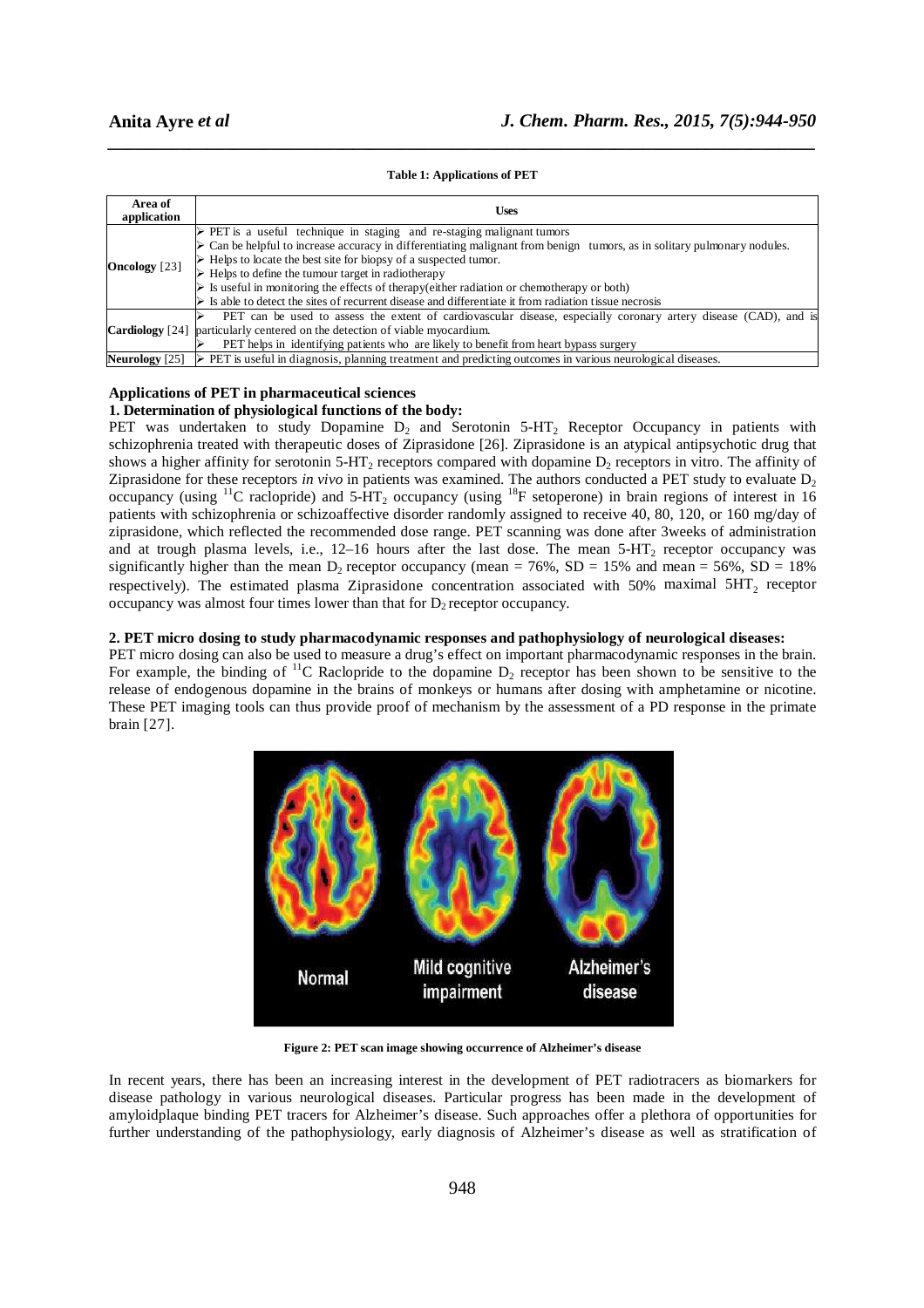patients. Importantly, the technology is non-invasive and allows for longitudinal studies to follow disease progression and monitor treatment responses in patients [28]. **Figure 2** and **Figure 3** depict PET scan images for Alzheimer's disease and depression respectively.

*\_\_\_\_\_\_\_\_\_\_\_\_\_\_\_\_\_\_\_\_\_\_\_\_\_\_\_\_\_\_\_\_\_\_\_\_\_\_\_\_\_\_\_\_\_\_\_\_\_\_\_\_\_\_\_\_\_\_\_\_\_\_\_\_\_\_\_\_\_\_\_\_\_\_\_\_\_\_*



**Figure 3: PET-FDG scans demonstrating a comparison between a control patient with no depression [a] and a clinically depressed patient [b]. The blue color represents less activity (glucose metabolism) while the green represents more activity (glucose metabolism).**

#### **Drawbacks of PET**

1. Allergic reactions to radiopharmaceuticals may occur but are extremely rare and are usually mild. Nevertheless, you should inform the nuclear medicine personnel of any allergies you may have or other problems that may have occurred during a previous nuclear medicine exam.

2.Injection of the radiotracer may cause slight pain and redness which should rapidly resolve.

3.Women should always inform their physician or radiology technologist if there is any possibility that they are pregnant or if they are breast feeding.

4.It is time consuming. It can take hours to days for the radiotracer to accumulate in the part of the body understudy and imaging may take up to several hours to perform.

5.Test results of diabetic patients or patients who have eaten within a few hours prior to the examination can be adversely affected because of altered blood sugar or blood insulin levels.

6.Because the radioactive substance decays quickly and is effective for only a short period of time, it is important for the patient to be on time for the appointment and to receive the radioactive material at the scheduled time. Thus, late arrival for an appointment may require rescheduling the procedure for another day.

7.The technique is comparatively expensive since cyclotron needs to be present at the site for the manufacture of radiotracer which has a short decay time.

## **Acknowledgement**

The authors would like to thank Dr. Paraag S. Gide Principal, Dr. L. H. Hiranandani College of Pharmacy, Ulhasnagar for his constant encouragement and the H(S)NC Board for their support.

## **REFERENCES**

- [1] K Wienhard. *MPI fuer Neurologische Forschung Gleuelerstr*, **2010**, 4(3), 112-119.
- [2] Newport Diagnostic Center PET/CT Patient Brochure. Available at: http://www.newportdiagnosticcenter.com

[3] L Jaroff. *Time Magazine*, **2000**, 2(3), 41-46.

- [4] Positron Emission Tomography: An Introduction. GE Medical Systems. Available at:
- http://www.gehealthcare.com/euen/patient/nuclear-medicine-and-pet/exam.html
- [5] Positron Emission Tomography Available at: http://legacyweb.triumf.ca/welcome/petscan.html
- [6] HN Wagner. *Semin. Nucl. Med*., **1998**, (28), 213-20.